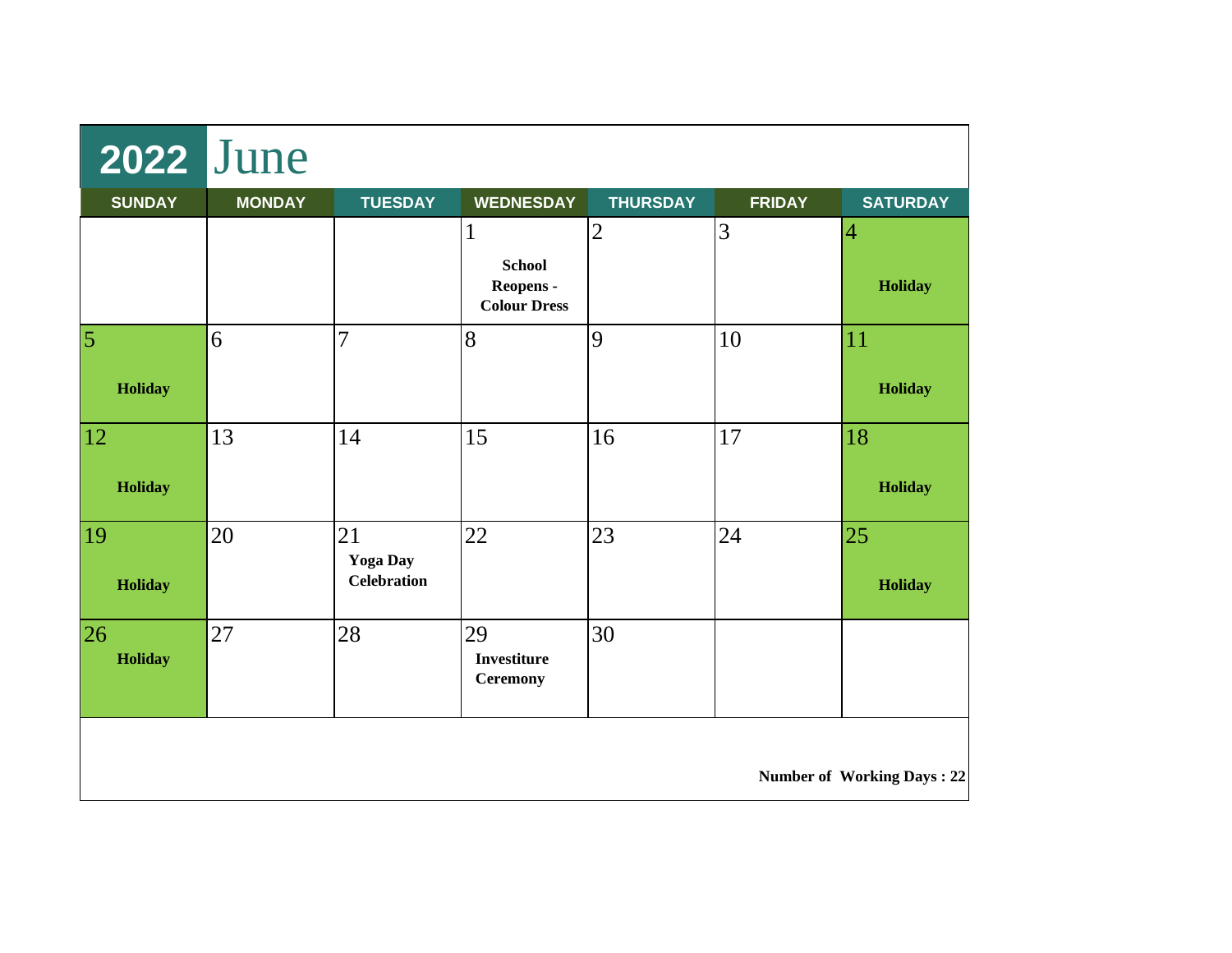| <b>2022</b> July                                                  |                                                                   |                                                                                         |                                                                |                                                                 |                                                                          |                                              |  |
|-------------------------------------------------------------------|-------------------------------------------------------------------|-----------------------------------------------------------------------------------------|----------------------------------------------------------------|-----------------------------------------------------------------|--------------------------------------------------------------------------|----------------------------------------------|--|
| <b>SUNDAY</b>                                                     | <b>MONDAY</b>                                                     | <b>TUESDAY</b>                                                                          | <b>WEDNESDAY</b>                                               | <b>THURSDAY</b>                                                 | <b>FRIDAY</b>                                                            | <b>SATURDAY</b>                              |  |
| $\overline{31}$<br>Holiday<br><b>INTERSCHOOL</b><br><b>SPORTS</b> |                                                                   |                                                                                         |                                                                |                                                                 | $\mathbf{1}$                                                             | 2<br>Holiday                                 |  |
| $\overline{\mathbf{3}}$<br>Holiday                                | $\overline{4}$                                                    | 5<br><b>Club Activity -</b><br>Elocution &<br><b>Handwriting</b><br><b>Competitions</b> | 6<br><b>Colour Dress</b>                                       | 7<br><b>Founder's Day</b>                                       | 8                                                                        | 9<br>Holiday                                 |  |
| $\overline{10}$<br><b>Holiday</b><br><b>Bakrid</b>                | 11                                                                | 12                                                                                      | 13                                                             | 14                                                              | 15<br><b>Holiday</b><br>Home<br><b>Visit</b>                             | 16<br>Holiday<br>Home<br><b>Visit</b>        |  |
| $\overline{17}$<br>Holiday                                        | 18                                                                | 19                                                                                      | 20                                                             | 21                                                              | 22                                                                       | 23<br><b>Holiday</b><br>Home<br><b>Visit</b> |  |
| $\overline{24}$<br><b>Holiday</b>                                 | 25<br><b>I Mid Term</b><br><b>Test-Social</b><br>(Std III - VIII) | 26<br><b>I Mid Term</b><br>Test-<br>L.S/English<br>(Std I - VIII)                       | 27<br><b>I Mid Term</b><br><b>Test-Tamil</b><br>(Std I - VIII) | 28<br><b>I Mid Term</b><br>Test-<br>N.W/Maths<br>(Std I - VIII) | 29<br><b>I Mid Term</b><br>Test-<br><b>EVS/Science</b><br>(Std I - VIII) | 30<br><b>SPORTS DAY</b>                      |  |
| <b>Number of Working Days: 21</b>                                 |                                                                   |                                                                                         |                                                                |                                                                 |                                                                          |                                              |  |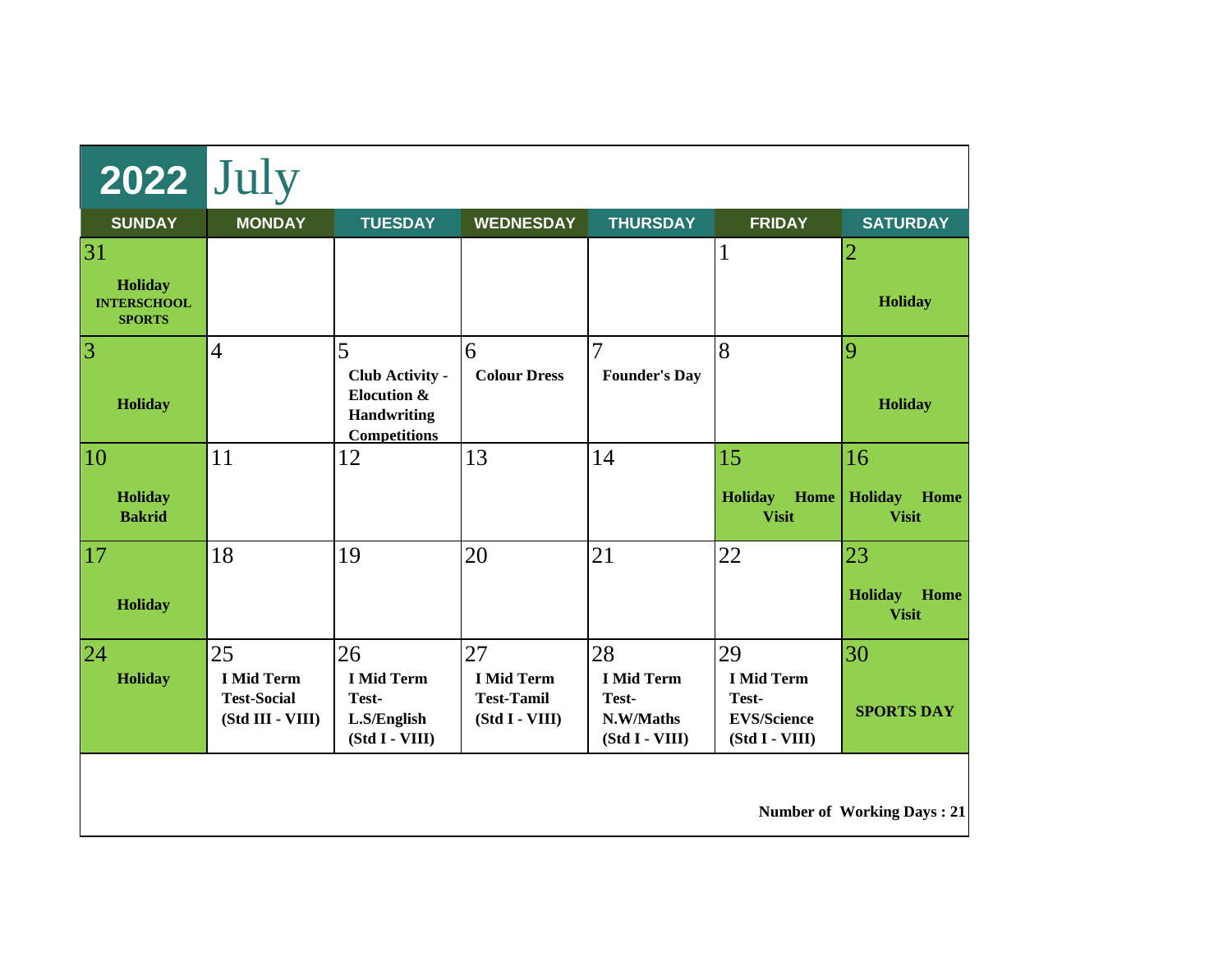|                                   | 2022 August                                               |                                                              |                                                               |                 |                                   |                                                                          |  |
|-----------------------------------|-----------------------------------------------------------|--------------------------------------------------------------|---------------------------------------------------------------|-----------------|-----------------------------------|--------------------------------------------------------------------------|--|
| <b>SUNDAY</b>                     | <b>MONDAY</b>                                             | <b>TUESDAY</b>                                               | <b>WEDNESDAY</b>                                              | <b>THURSDAY</b> | <b>FRIDAY</b>                     | <b>SATURDAY</b>                                                          |  |
|                                   | <b>Sports</b><br><b>Holiday</b><br><b>Day</b>             | $\overline{2}$                                               | 3<br><b>Colour Dress</b>                                      | $\overline{4}$  | 5                                 | $\vert 6$<br>Holiday                                                     |  |
| 7<br><b>Holiday</b>               | 8                                                         | $\vert 9$<br>Holiday<br><b>Muharam</b>                       | 10                                                            | 11              | 12                                | 13<br><b>Holiday</b><br>House<br>Picnic-<br><b>Atlantic(Red)</b>         |  |
| 14<br>Holiday                     | 15<br><b>Holiday</b><br><b>Independence</b><br><b>Day</b> | 16<br>Club Activity -<br><b>Essay Writing</b><br>Competition | 17                                                            | 18              | 19<br>Holiday<br>Krishna Jayanthi | 20<br><b>Holiday</b><br><b>House</b><br>Picnic-<br><b>Arctic(Blue)</b>   |  |
| 21<br><b>Holiday</b>              | 22                                                        | 23<br>Club Activity -<br><b>Fancy Dress</b><br>Competition   | 24                                                            | 25              | 26                                | 27<br><b>House</b><br><b>Holiday</b><br>Picnic-<br><b>Pacific(Green)</b> |  |
| $\overline{28}$<br>Holiday        | 29                                                        | 30                                                           | 31<br><b>Holiday</b><br><b>Vinayagar</b><br><b>Chathurthi</b> |                 |                                   |                                                                          |  |
| <b>Number of Working Days: 18</b> |                                                           |                                                              |                                                               |                 |                                   |                                                                          |  |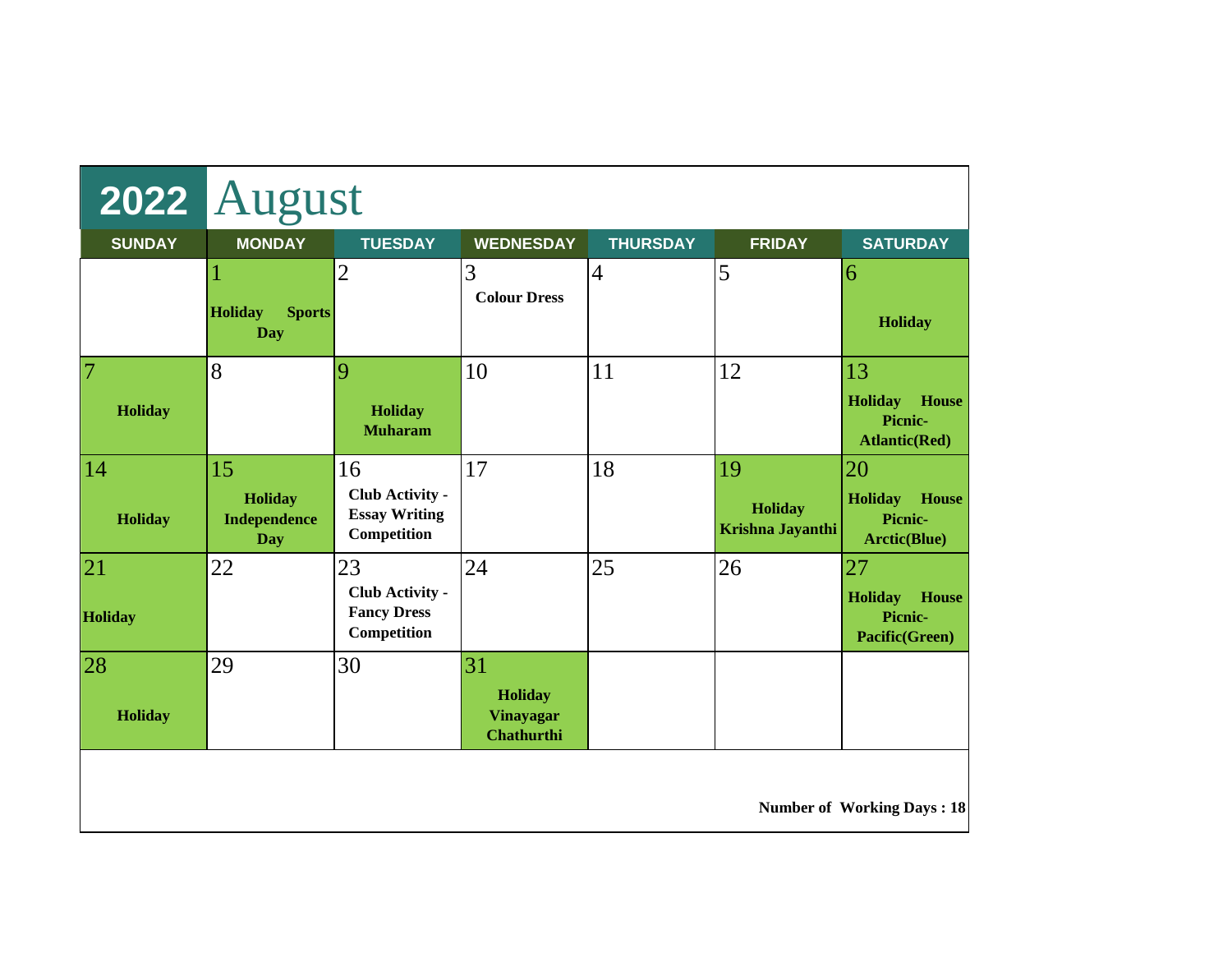|                            | 2022 September                                                                         |                                                                                       |                                                                                                 |                                                                                                  |                                                                                         |                                                                |  |  |
|----------------------------|----------------------------------------------------------------------------------------|---------------------------------------------------------------------------------------|-------------------------------------------------------------------------------------------------|--------------------------------------------------------------------------------------------------|-----------------------------------------------------------------------------------------|----------------------------------------------------------------|--|--|
| <b>SUNDAY</b>              | <b>MONDAY</b>                                                                          | <b>TUESDAY</b>                                                                        | <b>WEDNESDAY</b>                                                                                | <b>THURSDAY</b>                                                                                  | <b>FRIDAY</b>                                                                           | <b>SATURDAY</b>                                                |  |  |
|                            |                                                                                        |                                                                                       |                                                                                                 | 1                                                                                                | 2                                                                                       | 3<br><b>Full Working</b><br>Day<br>(Std<br><b>III</b> to VIII) |  |  |
| $\overline{4}$<br>Holiday  | 5<br><b>Half Working</b><br>Day<br>Teacher's Day & Role<br><b>Reversal Day</b>         | 6                                                                                     | <b>Colour Dress</b>                                                                             | 8                                                                                                | 9                                                                                       | 10<br>Holiday                                                  |  |  |
| $\overline{11}$<br>Holiday | 12                                                                                     | 13                                                                                    | 14                                                                                              | 15<br><b>Semester I Oral</b><br><b>Exam-Social</b><br>(Std III - VIII)                           | 16<br><b>Semester I Oral</b><br>Exam -<br>L.S/English (Std<br>$I - VIII$                | 17<br>Holiday                                                  |  |  |
| 18                         | 19                                                                                     | 20                                                                                    | $21$ Half working<br>Day                                                                        | 22 Half working<br>Day                                                                           | $23$ Half working<br>Day                                                                | 24                                                             |  |  |
| Holiday                    | <b>Semester I Oral</b><br><b>Exam - Tamil</b><br>(Std I-VIII)                          | <b>Semester I Oral</b><br>Exam -<br>N.W/Maths (Std<br>$I - VIII$                      | <b>Semester I Oral</b><br>Exam -<br><b>EVS/Science (Std)</b><br>$I - VIII$                      | <b>Semester I</b><br><b>Exam-Social</b><br>(Std III - VIII)                                      | <b>Semester I</b><br>Exam -<br>L.S/English (Std<br>$I - VIII$                           | Holiday                                                        |  |  |
| 25 <br>Holiday             | $26\,$ Half working<br>Dav<br><b>Semester I</b><br><b>Exam - Tamil</b><br>(Std I-VIII) | 27 Half working<br>Day<br><b>Semester I</b><br>Exam -<br>N.W/Maths (Std<br>$I - VIII$ | 28 Half working<br>Day<br><b>Semester I</b><br>Exam -<br><b>EVS/Science (Std)</b><br>$I - VIII$ | 29 Half working<br>Day<br><b>Semester I</b><br>Exam(Oral &<br>Written) - Hindi<br>(Std I - VIII) | 30 Half working<br>Day<br><b>Semester I</b><br>Exam -<br>Computer/ICT<br>(Std I - VIII) |                                                                |  |  |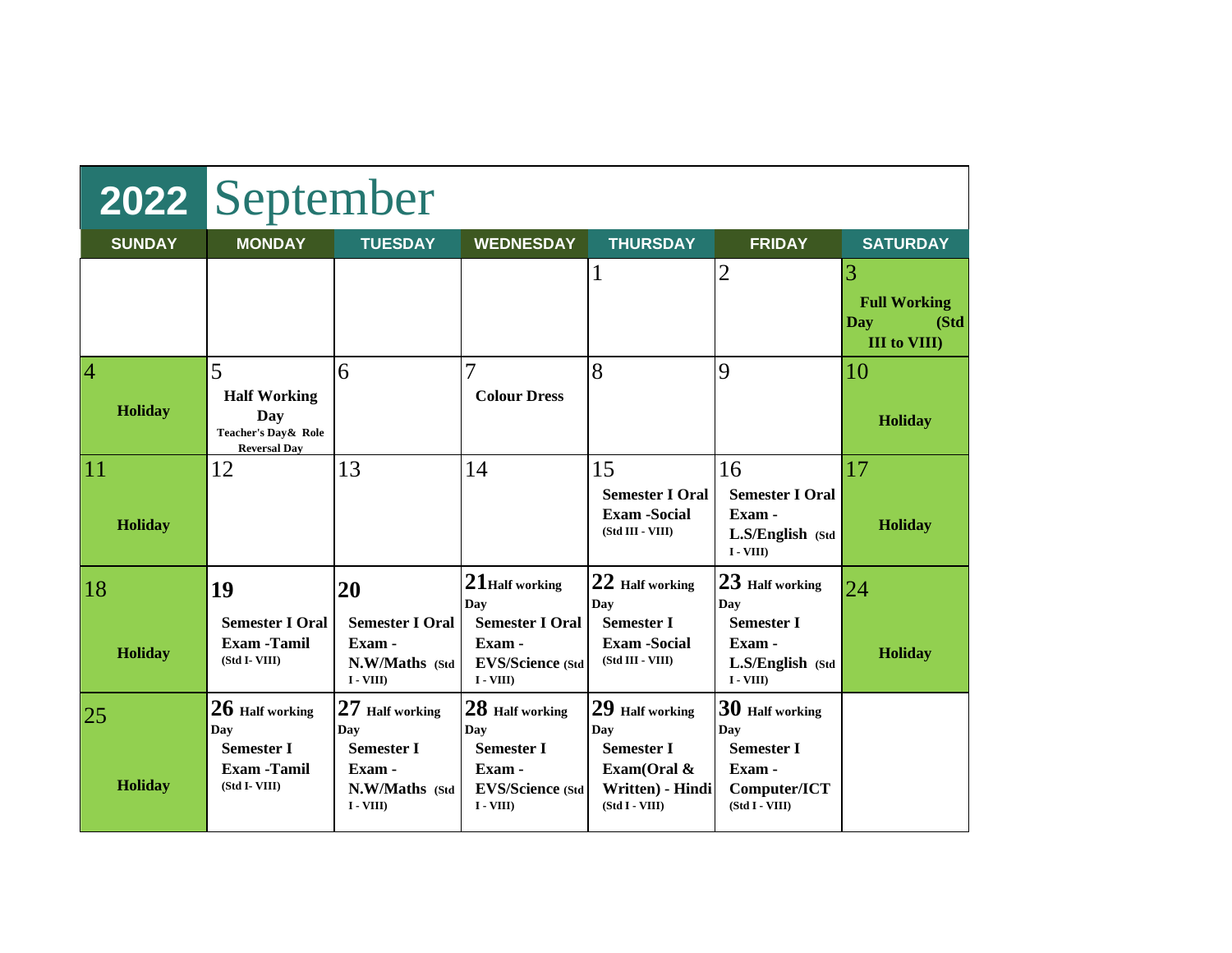**Number of Working Days : 23**

|                                              | 2022 October                                  |                                                         |                                      |                 |                                                                                                                       |                                                          |  |  |
|----------------------------------------------|-----------------------------------------------|---------------------------------------------------------|--------------------------------------|-----------------|-----------------------------------------------------------------------------------------------------------------------|----------------------------------------------------------|--|--|
| <b>SUNDAY</b>                                | <b>MONDAY</b>                                 | <b>TUESDAY</b>                                          | <b>WEDNESDAY</b>                     | <b>THURSDAY</b> | <b>FRIDAY</b>                                                                                                         | <b>SATURDAY</b>                                          |  |  |
| 30<br><b>Holiday</b>                         | 31                                            |                                                         |                                      |                 |                                                                                                                       | <b>First Semester</b><br><b>Holidays</b><br><b>Begin</b> |  |  |
| $\overline{2}$<br>Holiday<br>Gandhi Jayanthi | 3<br><b>Holiday</b>                           | $\overline{4}$<br><b>Holiday</b><br><b>Ayudha Pooja</b> | 5<br><b>Holiday</b><br>Vijayadhasami | 6               | 7                                                                                                                     | 8<br>Holiday                                             |  |  |
| $\vert 9$<br><b>Holiday</b><br>Milad-Un-Nabi | 10<br><b>Second Semester</b><br><b>Begins</b> | 11                                                      | 12                                   | 13              | 14                                                                                                                    | 15<br><b>Counselling Day</b>                             |  |  |
| 16<br>Holiday                                | 17                                            | 18                                                      | 19                                   | 20              | 21<br><b>Colour Dress</b><br><b>Deepavali Celebration</b><br>& Club Activity -<br><b>Poster Making</b><br>Competition | 22<br>Holiday                                            |  |  |
| 23                                           | 24                                            | 25                                                      | 26                                   | 27              | 28                                                                                                                    | 29                                                       |  |  |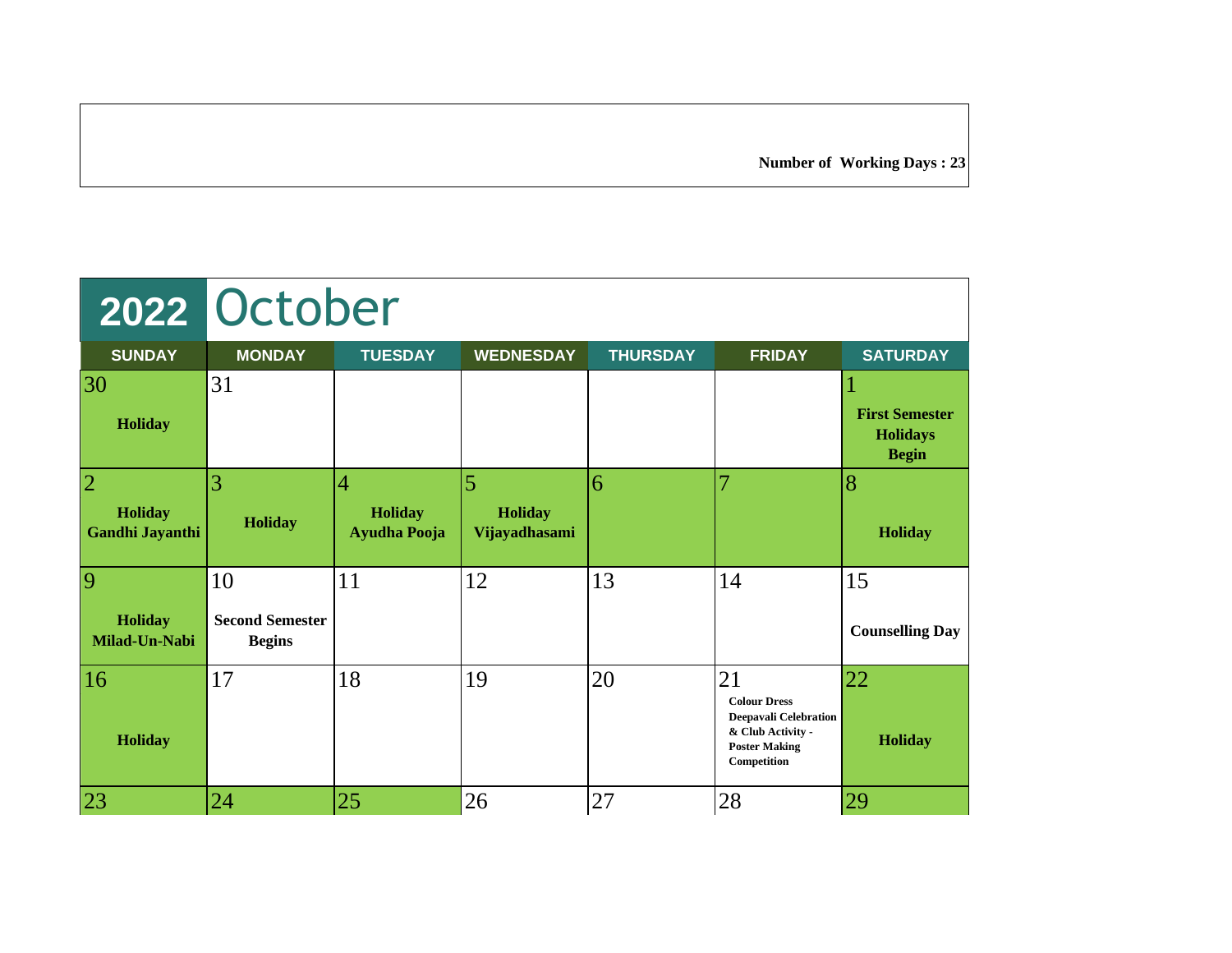| <b>Holiday</b> | Holiday<br><b>Deepavali</b> | <b>Holiday</b> | <b>Colour Dress</b> |  | <b>Holiday</b>                    |
|----------------|-----------------------------|----------------|---------------------|--|-----------------------------------|
|                |                             |                |                     |  | <b>Number of Working Days: 15</b> |

|                                   | 2022 November                                                                                                                                  |                |                                       |                 |                                              |                                                                                 |  |  |
|-----------------------------------|------------------------------------------------------------------------------------------------------------------------------------------------|----------------|---------------------------------------|-----------------|----------------------------------------------|---------------------------------------------------------------------------------|--|--|
| <b>SUNDAY</b>                     | <b>MONDAY</b>                                                                                                                                  | <b>TUESDAY</b> | <b>WEDNESDAY</b>                      | <b>THURSDAY</b> | <b>FRIDAY</b>                                | <b>SATURDAY</b>                                                                 |  |  |
|                                   |                                                                                                                                                |                | $\overline{2}$<br><b>Colour Dress</b> | 3               | $\overline{4}$                               | 5<br><b>Holiday</b>                                                             |  |  |
| $\vert 6 \vert$<br><b>Holiday</b> | 7                                                                                                                                              | 8              | $\overline{9}$                        | 10              | 11                                           | 12<br><b>Holiday</b>                                                            |  |  |
| 13<br><b>Holiday</b>              | 14<br><b>Colour Dress</b><br><b>Children's Day</b><br><b>Celebration &amp; Club</b><br><b>Activity -Dazzling</b><br><b>Dancers Competition</b> | 15             | 16                                    | 17              | 18<br>(Std<br><b>Field Trip</b><br>I to III) | 19<br><b>Holiday</b><br><b>Field</b><br>(Std IV $\&$<br><b>Trip</b><br>$\bf{V}$ |  |  |
| 20<br><b>Holiday</b>              | 21                                                                                                                                             | 22             | 23                                    | 24              | 25                                           | 26<br><b>Holiday</b>                                                            |  |  |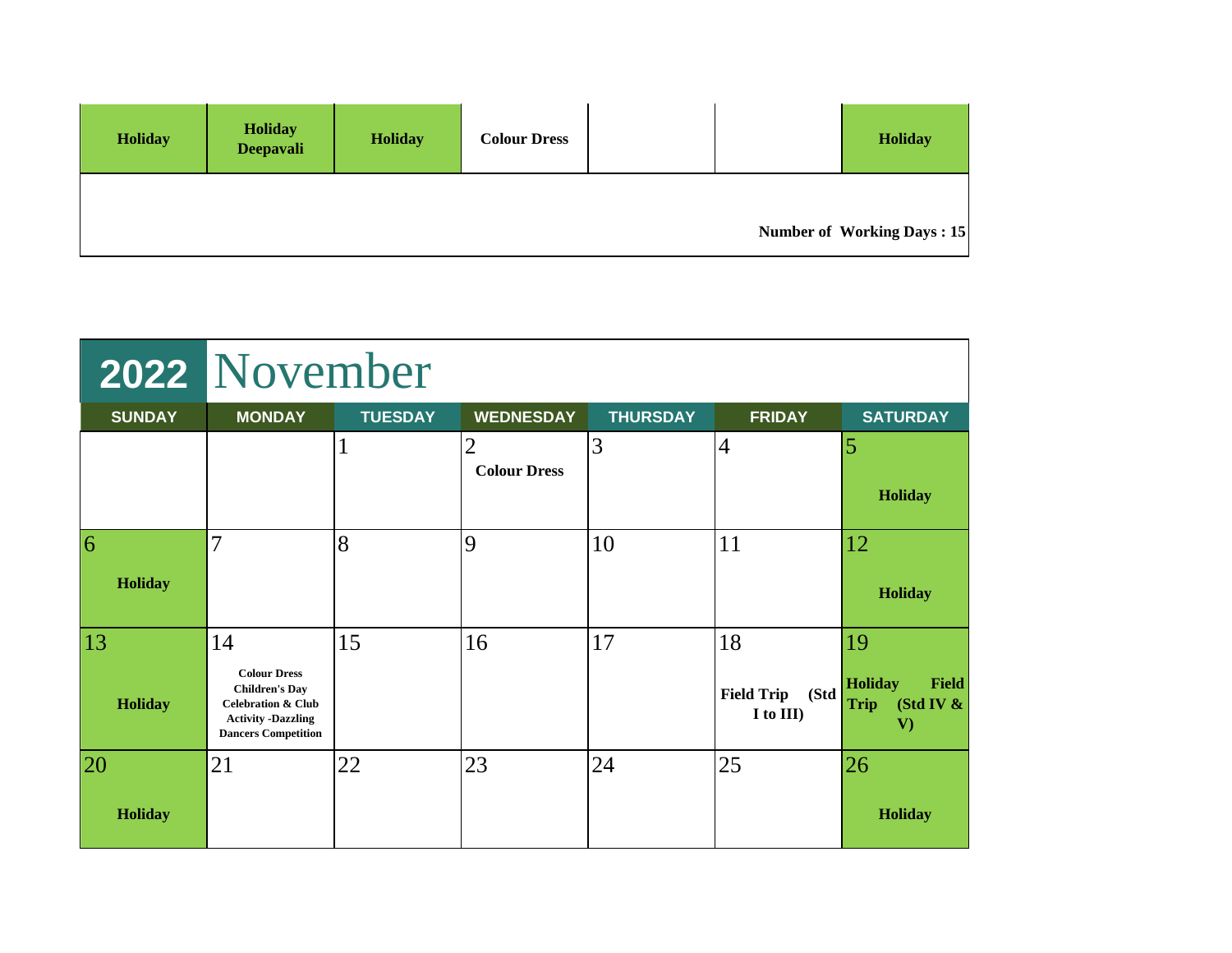| $ 2\rangle$ | 28 | 2 <sub>q</sub><br>∠. | 9U |  |                            |
|-------------|----|----------------------|----|--|----------------------------|
| Holiday     |    |                      |    |  |                            |
|             |    |                      |    |  |                            |
|             |    |                      |    |  |                            |
|             |    |                      |    |  |                            |
|             |    |                      |    |  | Number of Working Days: 22 |

|                           | 2022 December                             |                |                                       |                                                                                            |                                                                    |                      |  |  |
|---------------------------|-------------------------------------------|----------------|---------------------------------------|--------------------------------------------------------------------------------------------|--------------------------------------------------------------------|----------------------|--|--|
| <b>SUNDAY</b>             | <b>MONDAY</b>                             | <b>TUESDAY</b> | <b>WEDNESDAY</b>                      | <b>THURSDAY</b>                                                                            | <b>FRIDAY</b>                                                      | <b>SATURDAY</b>      |  |  |
|                           |                                           |                |                                       | <b>BPL</b><br>(Bluebells)<br><b>Premiere League)</b>                                       | 2<br><b>BPL</b><br>(Bluebells)<br><b>Premiere League)</b>          | 3<br><b>Holiday</b>  |  |  |
| $\overline{4}$<br>Holiday | 5                                         | 6              | $\overline{7}$<br><b>Colour Dress</b> | 8<br><b>Club Activity -</b><br><b>Sizzling Singers</b><br>& Drawing<br><b>Competitions</b> | $\mathbf Q$<br><b>Night Out</b><br>(Std IV -VIII)                  | 10<br><b>Holiday</b> |  |  |
| 11<br>Holiday             | 12<br><b>Honesty Shop</b><br><b>Opens</b> | 13             | 14                                    | 15                                                                                         | 16<br><b>II Mid Term</b><br><b>Test-Social</b><br>(Std III - VIII) | 17<br><b>Holiday</b> |  |  |
| 18                        | 19                                        | 20             | 21                                    | 22                                                                                         | 23                                                                 | 24                   |  |  |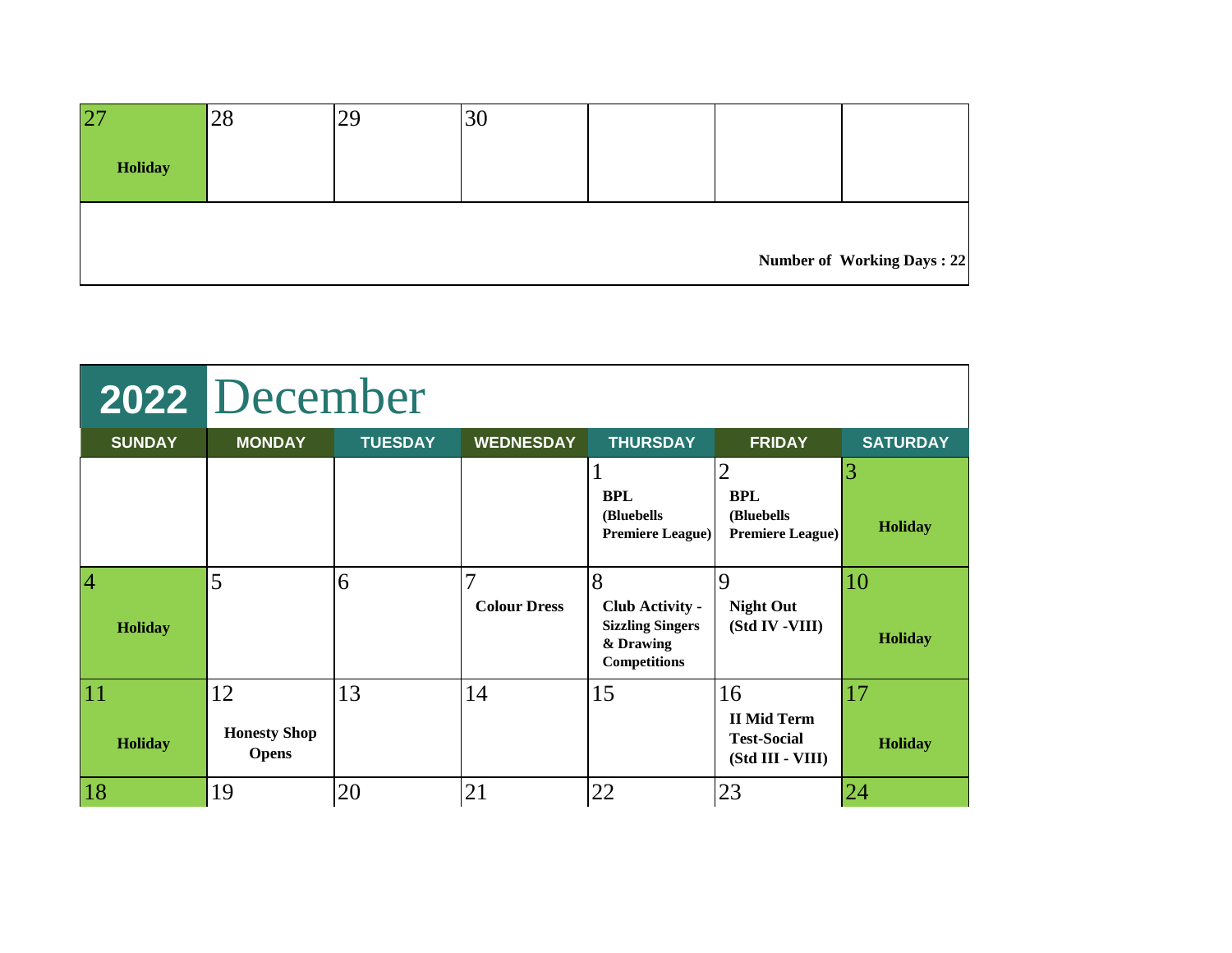| <b>Holiday</b>                     | <b>II Mid Term</b><br>Test-<br>L.S/English<br>(Std I - VIII) | <b>II Mid Term</b><br><b>Test-Tamil</b><br>(Std I - VIII) | <b>II Mid Term</b><br>Test-<br>N.W/Maths<br>(Std I - VIII) | <b>II Mid Term</b><br>Test-<br><b>EVS/Science</b><br>(Std I - VIII) | <b>Colour Dress</b><br><b>Christmas</b><br><b>Celebration -Make</b><br>your Cake Day | <b>Honesty Shop Closes &amp;</b><br><b>Blossom Bonanza</b><br><b>Year End Holidays begin</b> |
|------------------------------------|--------------------------------------------------------------|-----------------------------------------------------------|------------------------------------------------------------|---------------------------------------------------------------------|--------------------------------------------------------------------------------------|----------------------------------------------------------------------------------------------|
| 25                                 | 26                                                           | 27                                                        | 28                                                         | 29                                                                  | 30                                                                                   | 31                                                                                           |
| <b>Holiday</b><br><b>Christmas</b> |                                                              |                                                           |                                                            |                                                                     |                                                                                      | <b>Holiday</b>                                                                               |
|                                    |                                                              |                                                           |                                                            |                                                                     |                                                                                      | <b>Number of Working Days: 17</b>                                                            |

|                            | 2023 January                                      |                |                     |                 |                                                                                                                                                                                  |                                 |  |  |
|----------------------------|---------------------------------------------------|----------------|---------------------|-----------------|----------------------------------------------------------------------------------------------------------------------------------------------------------------------------------|---------------------------------|--|--|
| <b>SUNDAY</b>              | <b>MONDAY</b>                                     | <b>TUESDAY</b> | <b>WEDNESDAY</b>    | <b>THURSDAY</b> | <b>FRIDAY</b>                                                                                                                                                                    | <b>SATURDAY</b>                 |  |  |
| Holiday<br><b>New Year</b> | $\overline{2}$<br><b>School</b><br><b>Reopens</b> | 3              | <b>Colour Dress</b> | 5               | 6                                                                                                                                                                                | Curiocity-<br><b>Exhibition</b> |  |  |
| 8<br><b>Holiday</b>        | 9                                                 | 10             | 11                  | 12              | 13<br><b>Traditional Dress-</b><br>Pongal Celebration &<br><b>Club Activity-</b><br><b>Thirukkural</b><br><b>Recitation(Std I-V)</b><br><b>Tamil Elocution (Std VI-</b><br>VIII) | 14<br><b>Holiday</b>            |  |  |
| 15                         | 16                                                | 17             | 18                  | 19              | 20                                                                                                                                                                               | 21                              |  |  |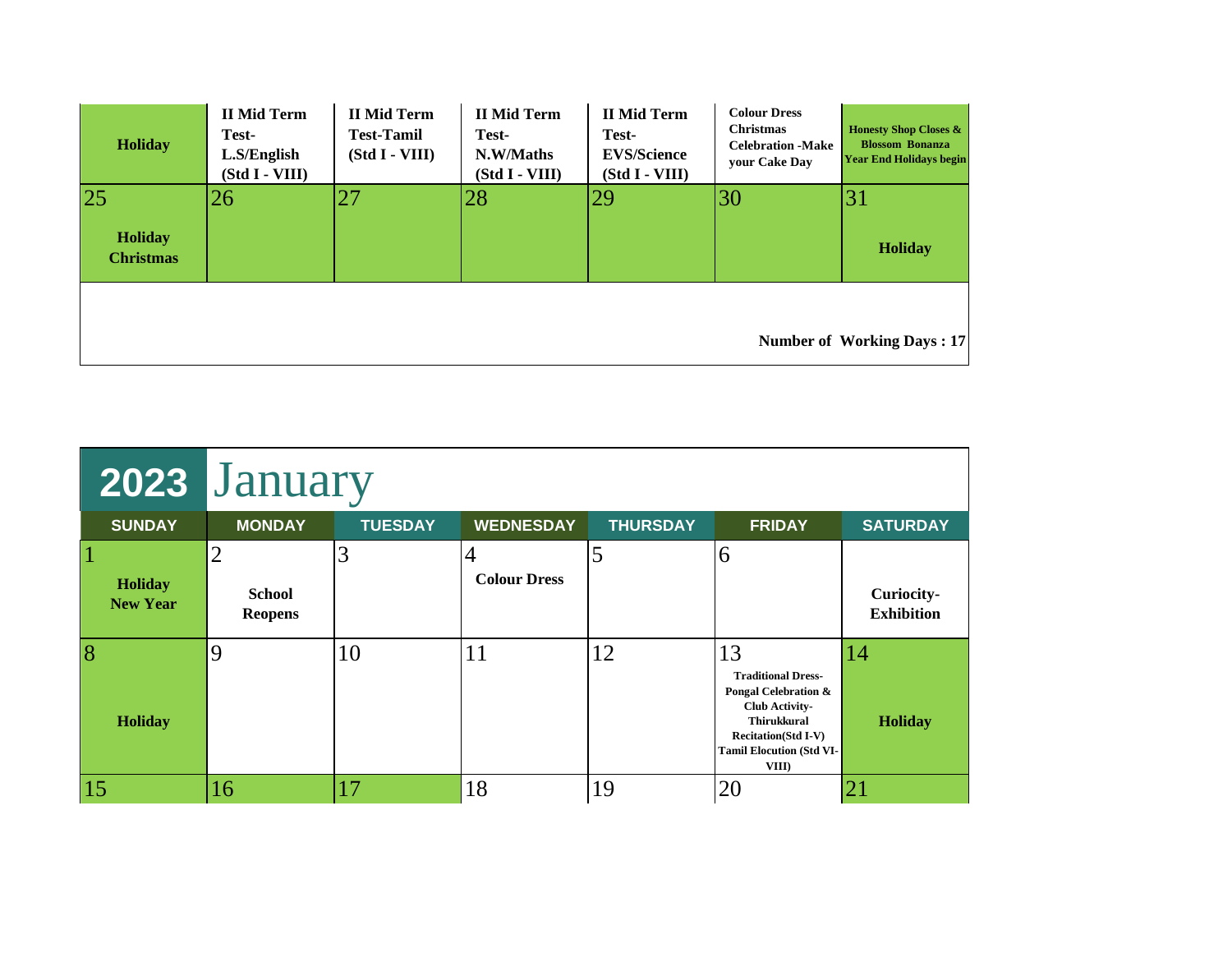| Holiday<br><b>Pongal</b> | <b>Holiday</b> | <b>Holiday</b> |    |                                      |    | Holiday                           |
|--------------------------|----------------|----------------|----|--------------------------------------|----|-----------------------------------|
| 22<br>Holiday            | 23             | 24             | 25 | 26<br>Holiday<br><b>Republic Day</b> | 27 | 28<br>Holiday                     |
| <b>29</b><br>Holiday     | 30             | 31             |    |                                      |    |                                   |
|                          |                |                |    |                                      |    | <b>Number of Working Days: 20</b> |

|                     | 2023 February |                |                                                      |                 |               |                 |
|---------------------|---------------|----------------|------------------------------------------------------|-----------------|---------------|-----------------|
| <b>SUNDAY</b>       | <b>MONDAY</b> | <b>TUESDAY</b> | <b>WEDNESDAY</b>                                     | <b>THURSDAY</b> | <b>FRIDAY</b> | <b>SATURDAY</b> |
|                     |               |                | <b>1</b> Colour Dress<br><b>Club Activity - Quiz</b> | $\overline{2}$  | $\mathcal{R}$ | <b>Holiday</b>  |
| 5<br><b>Holiday</b> | 6             |                | Ω<br><b>BlueWednesday</b>                            | 9               | 10            | <b>Holiday</b>  |
| 12                  | 13            | 14             | 15                                                   | 16              | 17            | 18              |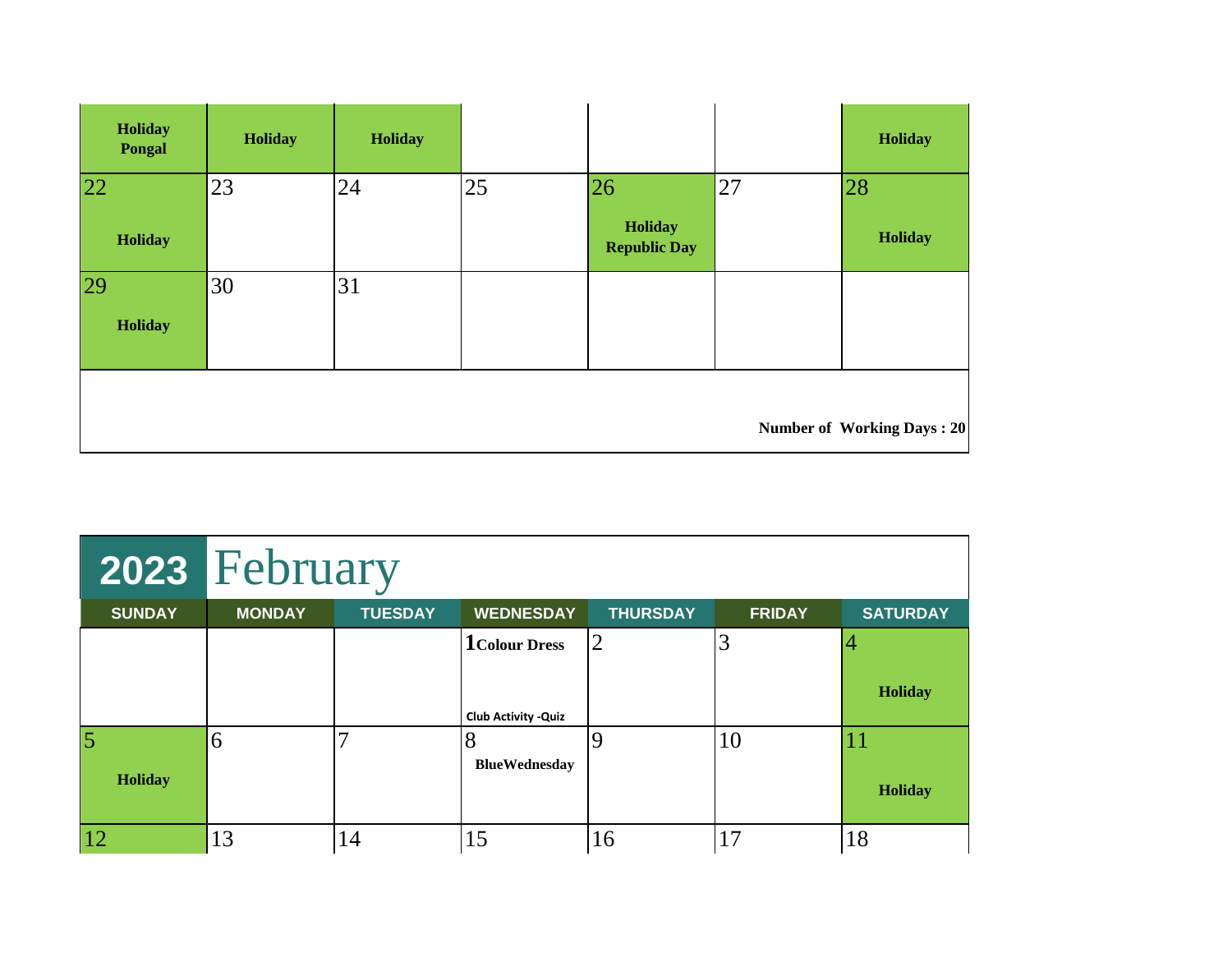| Holiday                  |    |    |    |    |                                                                      | <b>BUBBLY BUDS</b>                |
|--------------------------|----|----|----|----|----------------------------------------------------------------------|-----------------------------------|
| <sup>19</sup><br>Holiday | 20 | 21 | 22 | 23 | 24<br>Holiday<br><b>Field Trip -</b><br>Kodaikanal<br>(Std VI -VIII) | 25<br>Holiday                     |
| 26<br>Holiday            | 27 | 28 |    |    |                                                                      |                                   |
|                          |    |    |    |    |                                                                      | <b>Number of Working Days: 20</b> |

|                                  | <b>2023 March</b>                              |                                            |                                                    |                                                                            |                                                                           |                      |
|----------------------------------|------------------------------------------------|--------------------------------------------|----------------------------------------------------|----------------------------------------------------------------------------|---------------------------------------------------------------------------|----------------------|
| <b>SUNDAY</b>                    | <b>MONDAY</b>                                  | <b>TUESDAY</b>                             | <b>WEDNESDAY</b>                                   | <b>THURSDAY</b>                                                            | <b>FRIDAY</b>                                                             | <b>SATURDAY</b>      |
|                                  |                                                |                                            | <b>Colour Dress</b>                                |                                                                            | 3                                                                         | <b>Holiday</b>       |
| $\overline{5}$<br><b>Holiday</b> | 6<br><b>Common</b><br>(Std<br>Lunch<br>$I-III$ | <b>Common</b><br>(Std<br>Lunch<br>$IV-VI)$ | 8<br><b>Common</b><br>(Std<br>Lunch<br>VII & VIII) | <b>Semester II</b><br>Oral Exam -<br><b>Social</b><br>(Std<br>$III - VIII$ | 10<br><b>Semester II</b><br>Oral Exam -<br>L.S/English (Std<br>$I - VIII$ | 11<br><b>Holiday</b> |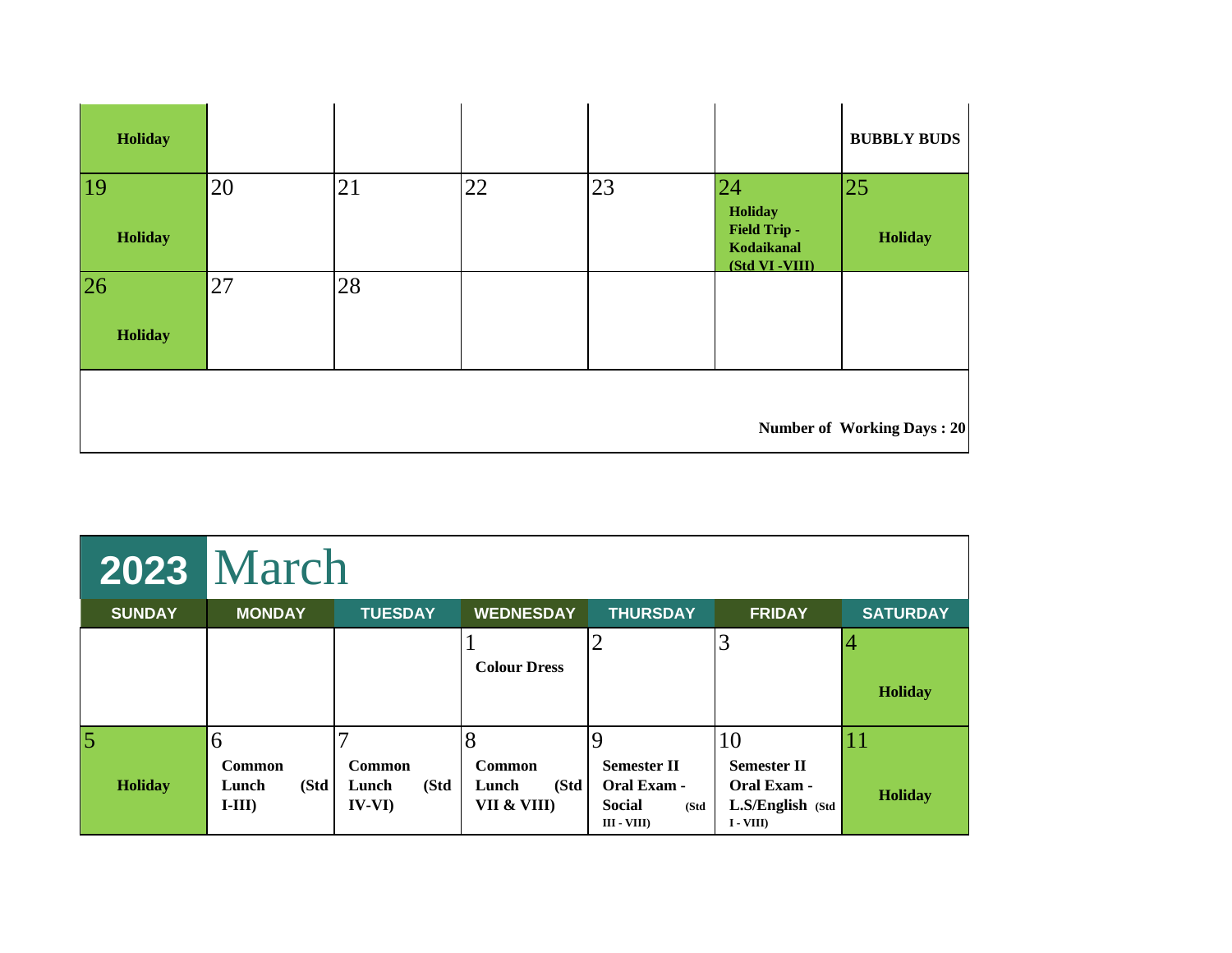| 12                   | 13                                                                   | 14                                                                | $15$ Half Working Day                                                       | 16Half Working<br>Day                                                      | 17Half Working<br>Day                                          | 18                                                           |
|----------------------|----------------------------------------------------------------------|-------------------------------------------------------------------|-----------------------------------------------------------------------------|----------------------------------------------------------------------------|----------------------------------------------------------------|--------------------------------------------------------------|
| <b>Holiday</b>       | <b>Semester II</b><br>Oral Exam -<br><b>Tamil</b><br>(Std<br>I-VIII) | <b>Semester II</b><br>Oral Exam -<br>N.W/Maths (Std<br>$I - VIII$ | <b>Semester II</b><br>Oral Exam -<br><b>EVS/Science (Std)</b><br>$I - VIII$ | <b>Semester II</b><br><b>Exam -Social</b><br>(Std III - VIII)              | <b>Semester II</b><br>Exam -<br>L.S/English (Std<br>$I - VIII$ | <b>Holiday</b>                                               |
| 19                   | 20 Half Working<br>Day                                               | $21$ Half Working<br>Day                                          | 22 Half Working<br>Day                                                      | 23 Full Working<br>Day-BPL                                                 | 24 Full Working<br>Day-BPL                                     | 25                                                           |
| <b>Holiday</b>       | <b>Semester II</b><br><b>Exam-Tamil</b><br>(Std I-VIII)              | <b>Semester II</b><br>Exam -<br>N.W/Maths (Std)<br>$I - VIII$     | <b>Semester II</b><br>Exam -<br><b>EVS/Science (Std)</b><br>$I - VIII$      | <b>Semester II</b><br>Exam(Oral $\&$<br>Written) - Hindi<br>(Std I - VIII) | <b>Semester II</b><br>Exam -<br>Computer/ICT<br>(Std I - VIII) | <b>School Closes for</b><br>the Academic<br>Year 2022 - 2023 |
| 26<br><b>Holiday</b> | 27                                                                   | 28                                                                | 29                                                                          | 30                                                                         | 31                                                             |                                                              |
|                      |                                                                      |                                                                   |                                                                             |                                                                            |                                                                | <b>Number of Working Days: 18</b>                            |

| <b>2023 April</b> |               |                |                  |                 |               |                 |
|-------------------|---------------|----------------|------------------|-----------------|---------------|-----------------|
| <b>SUNDAY</b>     | <b>MONDAY</b> | <b>TUESDAY</b> | <b>WEDNESDAY</b> | <b>THURSDAY</b> | <b>FRIDAY</b> | <b>SATURDAY</b> |
| 30                |               |                |                  |                 |               |                 |
|                   |               |                |                  |                 |               | <b>Holiday</b>  |
| 2                 |               |                |                  | U               |               |                 |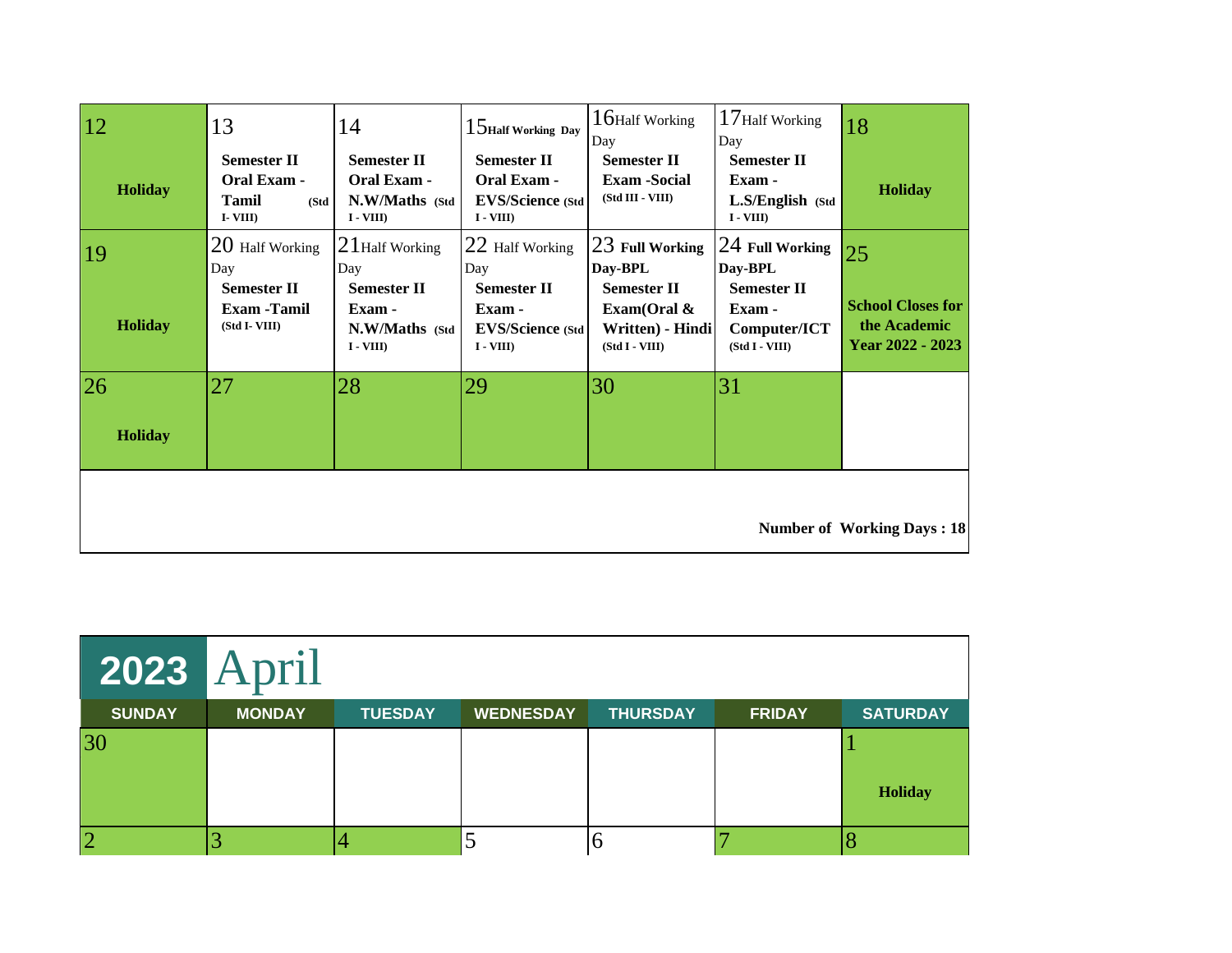| Holiday         |                |                | <b>School Reopens</b><br>$(2023 - 2024)$ |                | <b>Holiday</b><br>Good<br>Friday        | <b>Holiday</b>                         |
|-----------------|----------------|----------------|------------------------------------------|----------------|-----------------------------------------|----------------------------------------|
| $\vert 9 \vert$ | 10             | 11             | 12                                       | 13             | 14                                      | 15                                     |
| <b>Holiday</b>  |                |                |                                          |                | <b>Holiday</b><br><b>Tamil New Year</b> | <b>Holiday</b>                         |
| 16              | 17             | 18             | 19                                       | 20             | 21                                      | 22                                     |
| <b>Holiday</b>  |                |                |                                          |                |                                         | <b>Summer Holidays</b><br><b>Begin</b> |
| 23              | 24             | 25             | 26                                       | 27             | 28                                      | 29                                     |
| Holiday         | <b>Holiday</b> | <b>Holiday</b> | <b>Holiday</b>                           | <b>Holiday</b> | <b>Holiday</b>                          | <b>Holiday</b>                         |
|                 |                |                |                                          |                |                                         | <b>Number of Working Days: 11</b>      |
|                 |                |                |                                          |                |                                         |                                        |